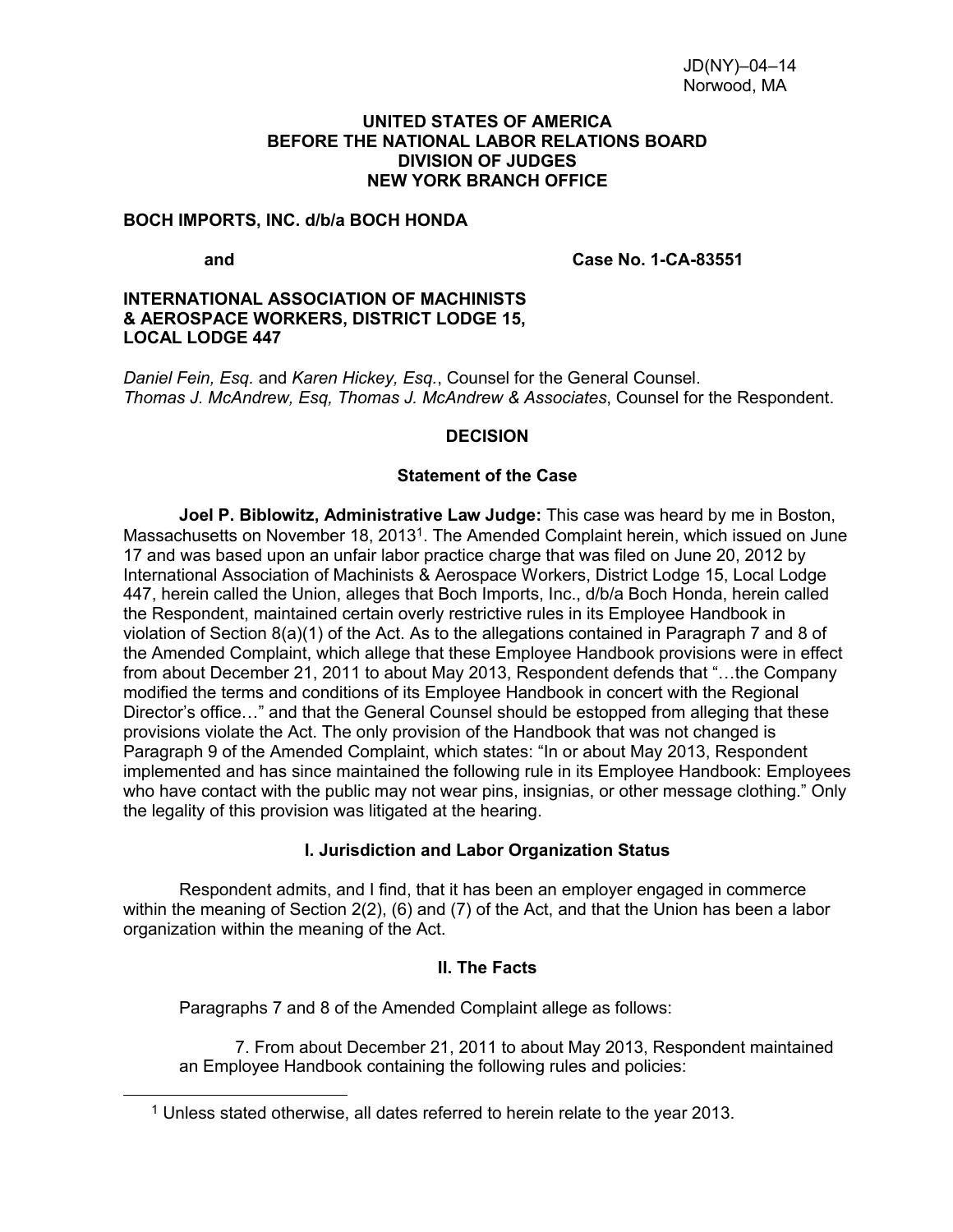(a) Confidential and Proprietary Information, which defined confidential information to include all information that has or could have commercial value or other utility in the Company's business; the identity of the Company's customers, suppliers, and/or prospective customers and suppliers; compensation structures and incentive 5 programs; Company policies, procedures, and litigation activity; and prohibited employees during and after their employment from disclosing or authorizing the disclosure or use of any Confidential Information;

- (b) Discourtesy, which stated the following: 10 All employees are expected to be courteous, polite and friendly both to customers and to their fellow employees. The use of profanity or disrespect to a customer or coworker, or engaging in any activity which could harm the image of the Company, is strictly prohibited; 15
- (c) Inquiries Concerning Employees, which stated in relevant part: All inquiries from outside sources concerning employees should be directed to the Human Resources Department. An employee shall not provide personal information of any 20 nature concerning another employee (including references) to any outside source unless approved by the Human Resources Department and authorized, in writing by the employee;
- 25 (d) Dress Code and Personal Hygiene, which stated in relevant part: Employees who have contact with the public may not wear pins, insignias, or other message clothing which are not provided to them by the Company; and
- 30 (e) Solicitation and Distribution Policy, which restricts persons who are not employed by Respondent from soliciting and distributing literature or other materials at any time on property adjacent to Respondent's premises.
- 8. From about December 21, 2011 to about May 2013, Respondent 35 maintained a Social Media Policy in its employee handbook with the following requirements:
	- (a) prohibited employees from disclosing any information about employees or customers;
		- (b) required employees to identify themselves when posting comments about Respondent or related to Respondent's business or a policy issue;
- (c) prohibited employees from referring to Respondent in postings that 45 would negatively impact the Respondent's reputation or brand;
	- (d) prohibited employees from engaging in activities that could have a negative effect on Respondent, even if it occurs off Respondent's property or off the clock;
- 50

40

(e) prohibited employees from using Respondent's logos for any reason;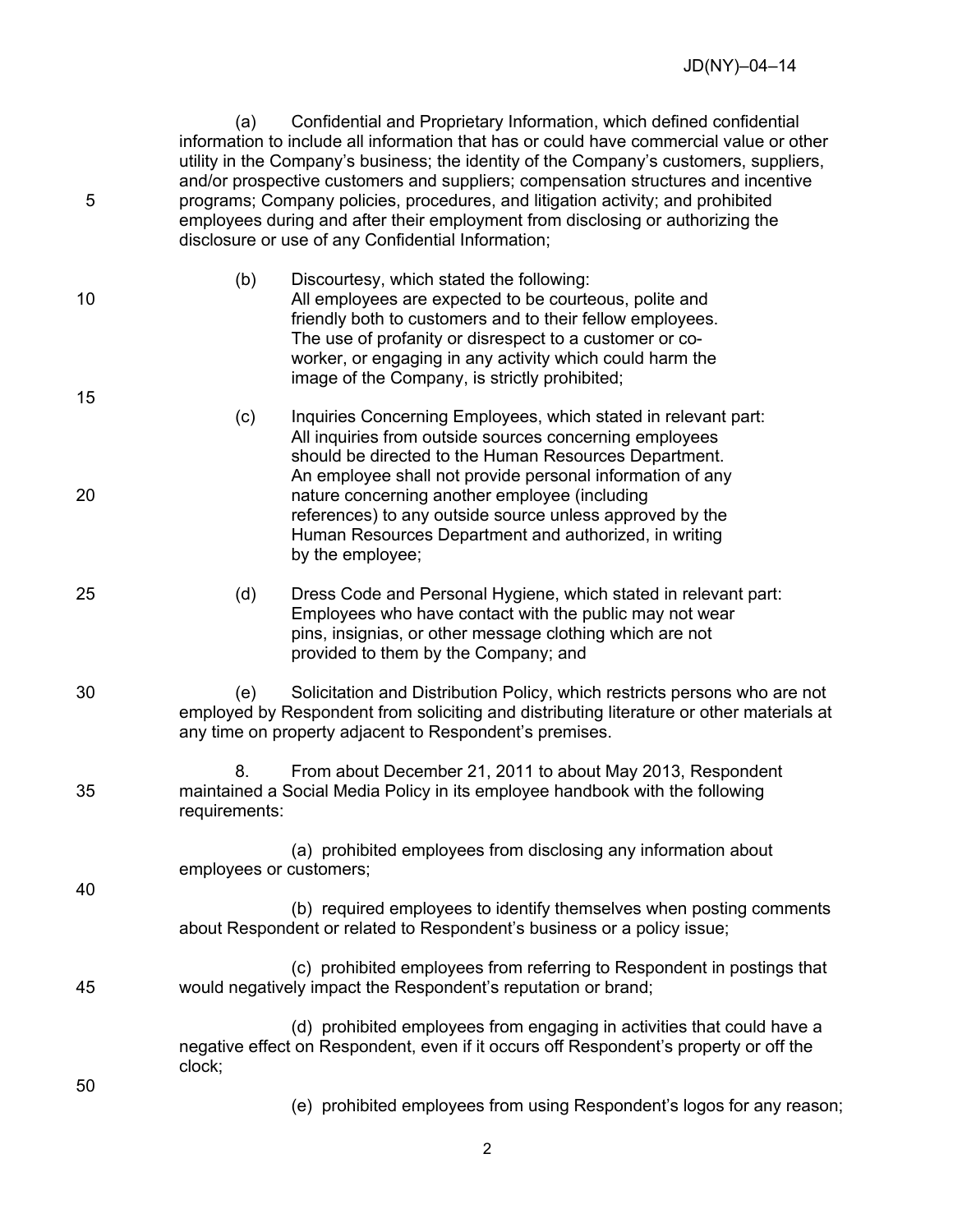(f) prohibited employees from posting videos or photos that are recorded in the work place;

(g) required employees to contact Respondent's Vice President of 5 Operations before making a statement to the media;

> (h) required employees to provide Respondent access to any commentary posted by employees on social media sites; and

- 
- 10 (i) required employees to write and post respectfully.

At the hearing, the parties stipulated that, after consultation with the Board's regional office, the Respondent changed these provisions, with the exception of the Dress Code Provision, to the satisfaction of the region, and the region is no longer alleging that, with that one exception, the 15 Employee Handbook provisions contained in Paragraphs 7 and 8 are still in effect. Further, in

- May 2013, the Respondent issued a revised Employee Handbook containing the corrected provisions, and this revised Employee Handbook was distributed to all employees who received the prior handbook.
- 20 The only provision contained in the Employee Handbook presently in effect that is alleged to violate the Act is contained in Paragraph 9 of the Amended Complaint, (also Paragraph 7(d) above) and is listed under the classification Dress Code and Personal Hygiene Policy, which states:
- 25 In or about May 2013, Respondent implemented and has since maintained the following rule in its Employee Handbook:

Employees who have contact with the public may not wear pins, insignias, or other message clothing[2](#page-2-0).

30

The Employee Handbook states:

Welcome to a Boch Enterprise retail company, which presently include the various Boch new motor vehicle dealerships as well as related retail businesses which may be 35 established from time-to-time (each referred to herein as the "Company"). ..

As an employee, you will want to know what you can expect from our Company and what we expect from you. This Handbook provides information regarding our Company's current benefits, practices, and policies as well as some of the Company's expectations 40 regarding your performance.

David Carlson, Respondent's Service Director, testified that the service department operates seven days a week and employs a service manager as well as about sixteen or seventeen service technicians who work Monday through Wednesday and about the same 45 number of service technicians who work Thursday through Sunday. They are required to wear a blue and gray company jacket, as well as a company hat, which the Respondent provides. The Respondent has never placed any pins or buttons on these uniforms. The technicians perform

<span id="page-2-0"></span> $\overline{a}$ <sup>2</sup> The only change to this provision is that the 2013 Employee Handbook removes the words: "which are not provided to them by the Company," which was in the 2010 Employee Handbook.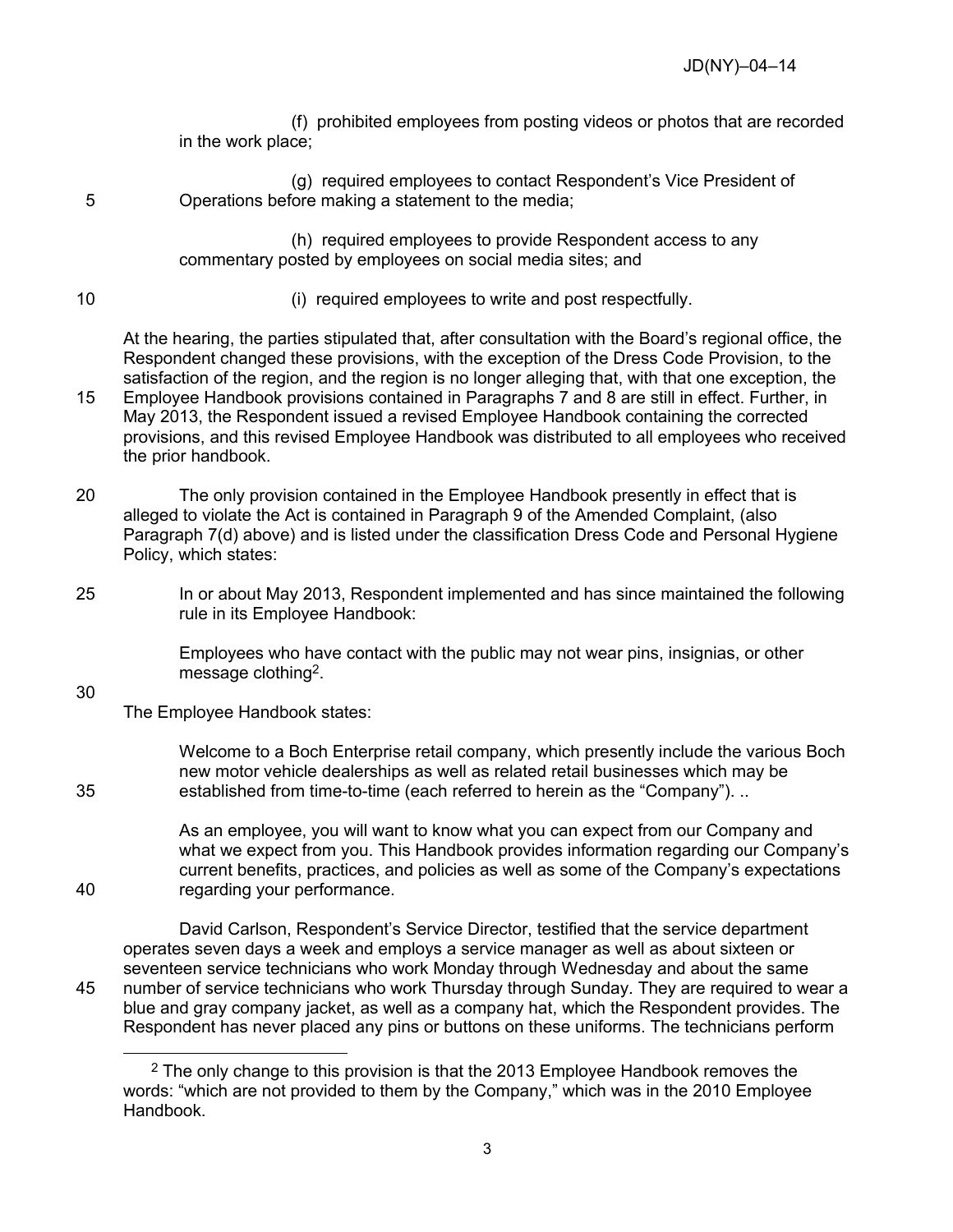all facets of repair and maintenance of the automobiles brought to the facility. He testified that safety is one reason for the rule against wearing pins or buttons on the uniform. The technicians, obviously, work on the vehicle's engine and while they are leaning over the engine if a pin or button got loose and fell into the engine it could be dangerous to the technician

- 5 because it could become a projectile or, more likely, it could fall into the engine, and damage or ruin the engine, depending on where it landed. Additionally, while a technician was working on the vehicle, a pin could damage the interior of the car, or scratch the exterior paint. In addition to maintaining and repairing customer's vehicles, the technicians perform pre-delivery inspections of new cars delivered to the dealership as well as used cars acquired by the dealership. During
- 10 those inspections, pins or buttons could fall into the engine or damage the inside or outside of the vehicle in the same manner. If a pin or button worn by a technician damaged a customer's car, the dealership would pay to repair that damage.
- The technicians also interact with customers, either on a road test, or if the customer 15 requests to look at the car while the technician is working on it, but this interaction occurs only about once a day, on average, for the service technicians. In addition the technicians occasionally, meet with the customers in the parking lot or at the cashier station. The customer waiting area at the facility has a large glass window that allows the customers to observe the technicians while they are waiting for their cars to be serviced. The service advisors are the 20 employees who meet with the customers, get in the car, check the odometer as well as the exterior of the vehicle for any damage and, if the customer agrees, they will top off the washer fluid. The customer tells the service advisor what work has to be done, and they will recommend what work needs to be done depending upon the mileage and condition of the vehicle, and write up the service orders: "They're the face of our service organization."
- 25

Carlson also testified that employees are permitted to wear message clothing or pins and buttons to and from work and to have stickers or buttons on their car or toolbox. In fact, Respondent moved into evidence a picture of a technician's tool box with stickers encouraging support of the Union, without complaint from the Respondent. In addition, Respondent

- 30 recognizes technicians for exemplary service with a sticker or magnetic award that he can put on his tool box, rather than with a button or pin.
- Mark Doran, Respondent's General Manager, oversees all departments within the dealership. He testified that Respondent tries to be professional in everything that they do, in 35 appearance and conduct. It is the number one Honda Dealership "on the planet" and spends millions of dollars yearly on advertising to maintain that position. Pins have never been allowed at the dealership; during a blood drive, Red Cross and American flag pins were not permitted, nor are pins recognizing individuals with intellectual disabilities. In addition to image, safety concerns are also important in prohibiting pins; they could damage a car, as Carlson testified.
- 40 Even without pins, Respondent pays out about \$250,000 a year to repair customers' vehicles. The sales employees have a choice of wearing Boch Honda jerseys or their own shirt and tie. Like Carlson, he testified that employees can wear anything when reporting to work, or leaving from work, as long as they change when they arrive and look "professional." At one time, after the Boston Marathon terrorist bombing, the Respondent conducted a fundraiser for Boston
- 45 Strong and, on that day, the Respondent permitted the employees to wear Boston Bruins, Boston Red Sox, and similar shirts.

## **III. Analysis**

50 It is initially alleged that from about December 21, 2011 to about May 2013, the Respondent's Employee Handbook maintained provisions regulating Confidential and Proprietary Information, Discourtesy, Inquiries Concerning Employees, Dress Code and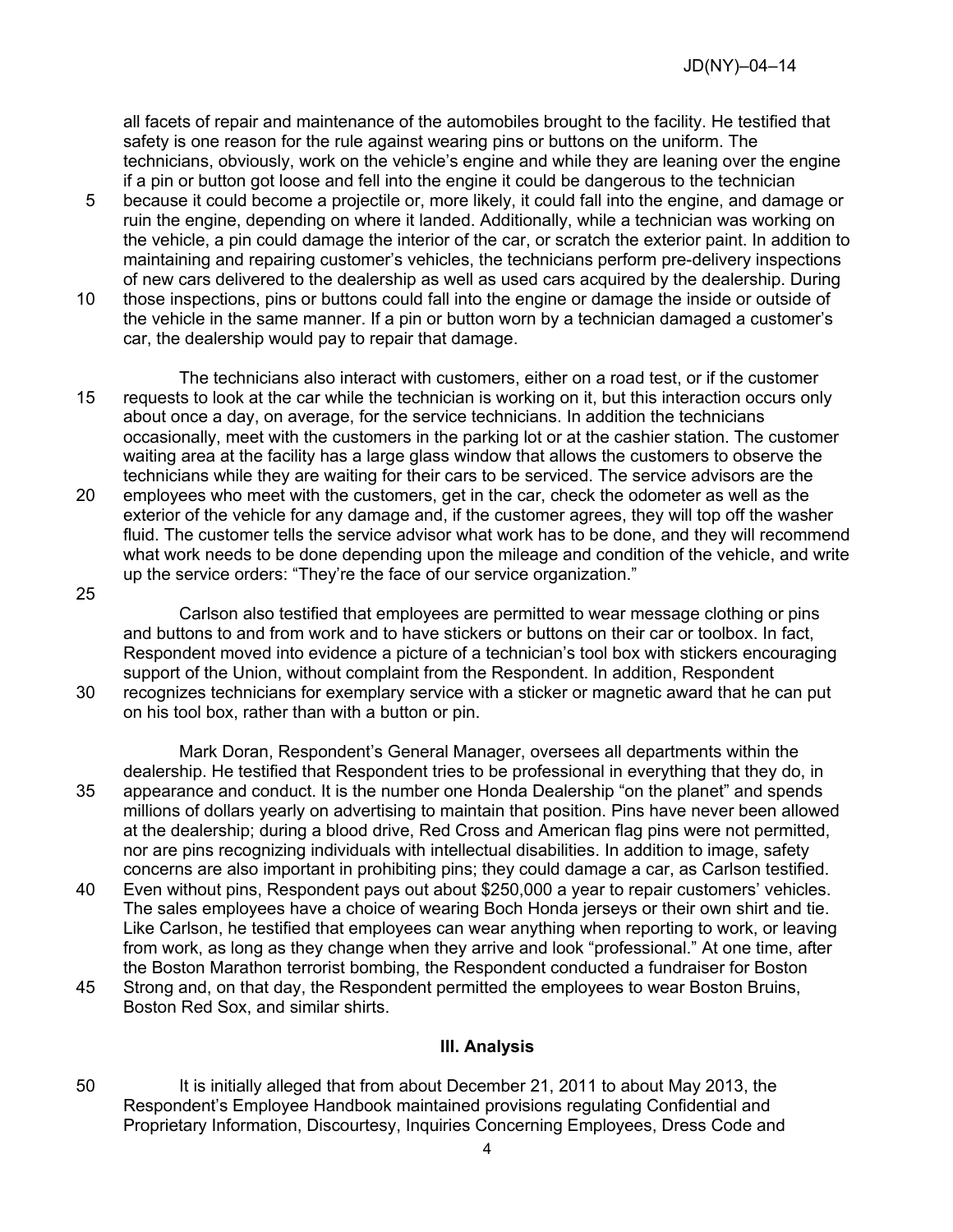Personal Hygiene, Solicitation and Distribution and Social Media Policy that were overly restrictive and in violation of Section 8(a)(1) of the Act. After consultation with the Board's regional office, the Respondent changed all of these provisions with the exception of the Dress Code provision prohibiting employees who had contact with the public from wearing pins,

- 5 insignias or other message clothing, and the Respondent issued a revised Employee Handbook in 2013 containing the corrected provisions, which was distributed to all employees who had received the prior Handbook. The region is no longer alleging that these provisions with the exception of the allegation in Paragraph 9 of the Complaint, are still in effect.
- 10 Counsel for the Respondent argues that the allegations contained in paragraphs 7 and 8 are moot and do not merit any finding of a violation because after discussions with the Board's regional office, the Respondent rescinded these provisions, replaced them with corrected provisions and distributed a new Employee Handbook to all those employees who had received the prior Handbook. Although I originally agreed with counsel for the Respondent that it would
- 15 not effectuate the policies of the Act to spend time on these allegations which had already been remedied, a careful examination of the Board's cases, convinces me that my initial impression was incorrect.
- In *Passavant Memorial Area Hospital*, 237 NLRB 138 (1978), two days prior to the 20 issuance of a Complaint, the respondent's administrator published a statement in the employees' newsletter repudiating an unlawful statement made by a supervisor. The respondent argued that this disavowal obviated the need for any remedial action. The Board disagreed, stating:
- 25 It is settled that under certain circumstances an employer may relieve himself of liability for unlawful conduct by repudiating the conduct. To be effective, however, such repudiation must be "timely," "unambiguous," "specific in nature to the coercive conduct," and "free from other proscribed illegal conduct…" Further, there must be adequate publication of the repudiation to the employees involved and there must be no 30 proscribed conduct on the employer's part after the publication. And, finally, the Board has pointed out that such repudiation or disavowal of coercive conduct should give assurances to employees that in the future their employer will not interfere with the exercise of their Section 7 rights. [citations omitted]
- 35 An additional factor to consider in these situations is whether the unfair labor practice was repudiated before or after the issuance of the Complaint. *IBEW, Local 1316*, 271 NLRB 338, 341 (1984).
- The Complaint herein issued on December 31, 2012. Subsequently, the Respondent 40 and the Board's regional office entered into discussions on modifications to the Employee Handbook so that it would not unlawfully restrict employees' Section 7 rights, and in May, the Respondent issued a new Employee Handbook modifying the provisions alleged to be unlawful in the December 31, 2012 Complaint, with the exception of the Dress Code provision, Paragraph 9 of the Complaint. Clearly, not all the requirements set forth in *Passavant* have 45 been met. While there has been an adequate publication to the affected employees, the Dress Code provision remains as is in the Handbook, and there have been no assurances by the Respondent that, in the future, it will not interfere with the employees' Section 7 rights.
- The 2010 Employee Handbook's Confidential and Proprietary Information provision 50 defines such information as: "All information that has or could have commercial value or other utility in the Company's business. The unauthorized disclosure or use of this information could be detrimental to the Company's interests whether or not such information is specifically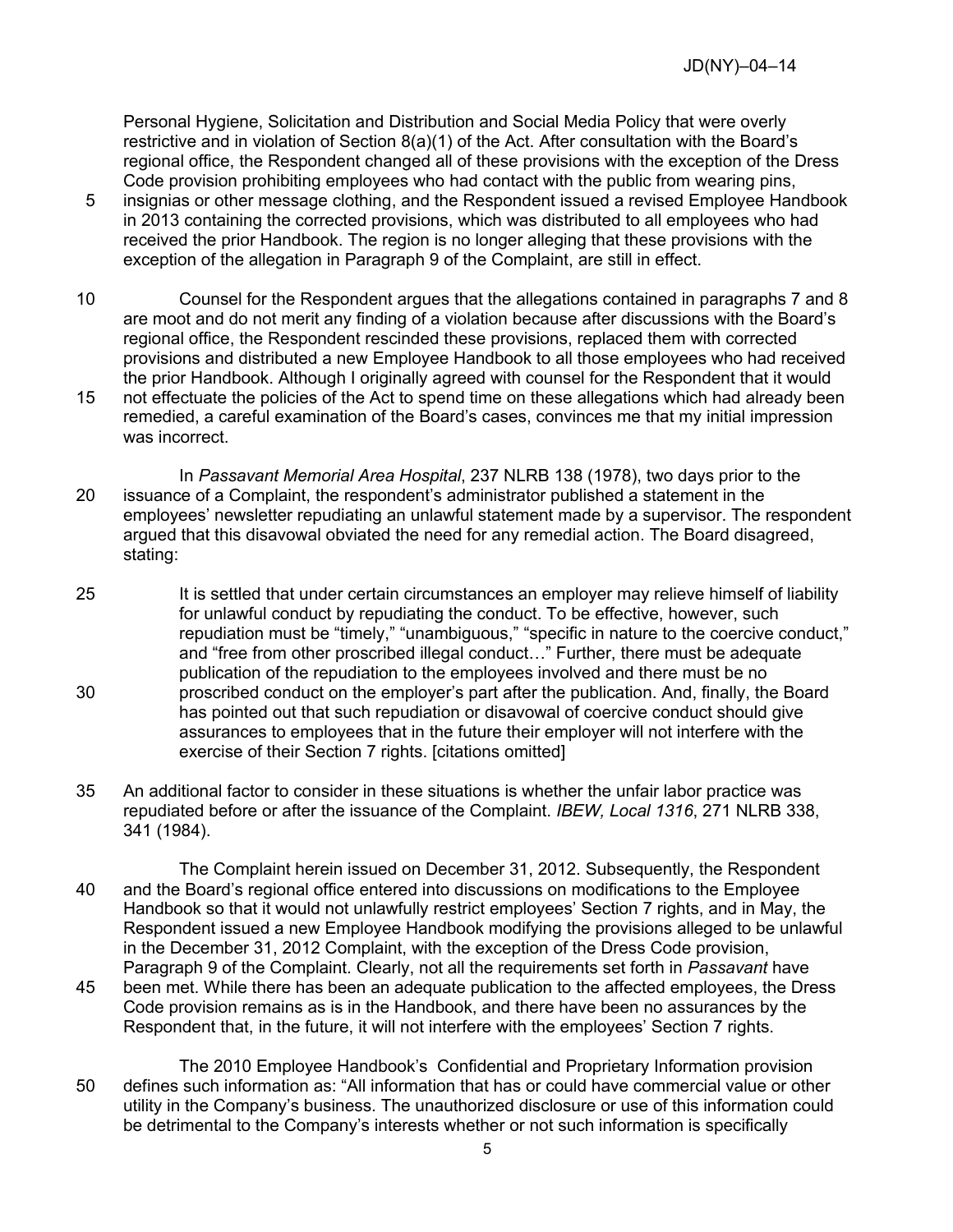identified as Confidential Information by the Company. Employees who have access to the Company's Confidential Information will be required to sign the Company's Confidential Information Agreement as a condition of Employment." Included in the definition of Confidential Information are customers, suppliers, compensation structures and incentive programs. A lead

- 5 case on this subject, *Lutheran Heritage Village-Livonia*, 343 NLRB 646 (2004) stated that an employer violates Section 8(a)(1) when it maintains a work rule that reasonably tends to chill employees in the exercise of their Section 7 rights. Citing *Lafayette Park Hotel,* 326 NLRB 824 (1998), the Board stated:
- 10 In determining whether a challenged rule is unlawful, the Board must, however, give the rule a reasonable reading. It must refrain from reading particular phrases in isolation, and it must not presume improper interference with employee rights. Consistent with the foregoing, our inquiry into whether the maintenance of a challenged rule is unlawful begins with the issue of whether the rule *explicitly* restricts activities protected by Section
- 15 7. If it does, we will find the rule unlawful. If the rule does not explicitly restrict activity protected by Section 7, the violation is dependent upon a showing of one of the following: (1) employees would reasonably construe the language to prohibit Section 7 activity; (2) the rule was promulgated in response to union activity; or (3) the rule has been applied to restrict the exercise of Section 7 rights.

20

As there is no evidence that any of the rules involved herein were promulgated pursuant to either (2) or (3) above, or that they *explicitly* restrict Section 7 activity, the issue is whether a reasonable construction of the rules would prohibit Section 7 activity. I believe that a reasonable reading of this provision, particularly the restriction on "compensation structures" and "incentive

25 programs" could lead an employee to believe that his ability to discuss his terms and conditions of employment with fellow employees, the media or a union were limited by this provision. I therefore find that the Confidential and Proprietary Information Policy provision in the 2010 Handbook violates Section 8(a)(1) of the Act. *Labinal, Inc.*, 340 NLRB 203, 210 (2003); *Flex Frac Logistics, LLC*, 358 NLRB No. 127 (2012).

30

The Discourtesy Policy, under General Rules of Conduct, states:

All employees are expected to be courteous, polite and friendly, both to customers and to their fellow employees. The use of profanity or disrespect to a customer or co-worker, 35 or engaging in any activity which could harm the image or reputation of the Company, is strictly prohibited.

I find that no reasonable reading of the first sentence, as well as the first half of the second sentence (up to co-worker) could be construed as limiting or prohibiting Section 7 rights. 40 *Adtranz ABB Daimler-Benz Transp.,NA, Inc.*, 331 NLRB 291 (2000); *Lutheran Heritage, supra,*  at 647. An employer is certainly permitted to maintain order in its workplace and promote

- harmonious relations between its employees, other employees and its customers. However, the provision prohibiting any activity which could harm the image or reputation of the company is clearly susceptible of being understood to limit employees in their right to engage in a strike, 45 work stoppage or similar forms of concerted activities. The Discourtesy Policy provision
	- therefore violates Section 8(a)(1) of the Act. *Karl Knauz Motors, Inc.*, 358 NLRB No. 164 (2012).

The Inquiries Concerning Employees provision in the 2010 Handbook states, *inter alia:*

50 All inquiries from outside sources concerning employees should be directed to the Human Resources Department. An employee shall not provide personal information of any nature concerning another employee to any outside source unless approved by the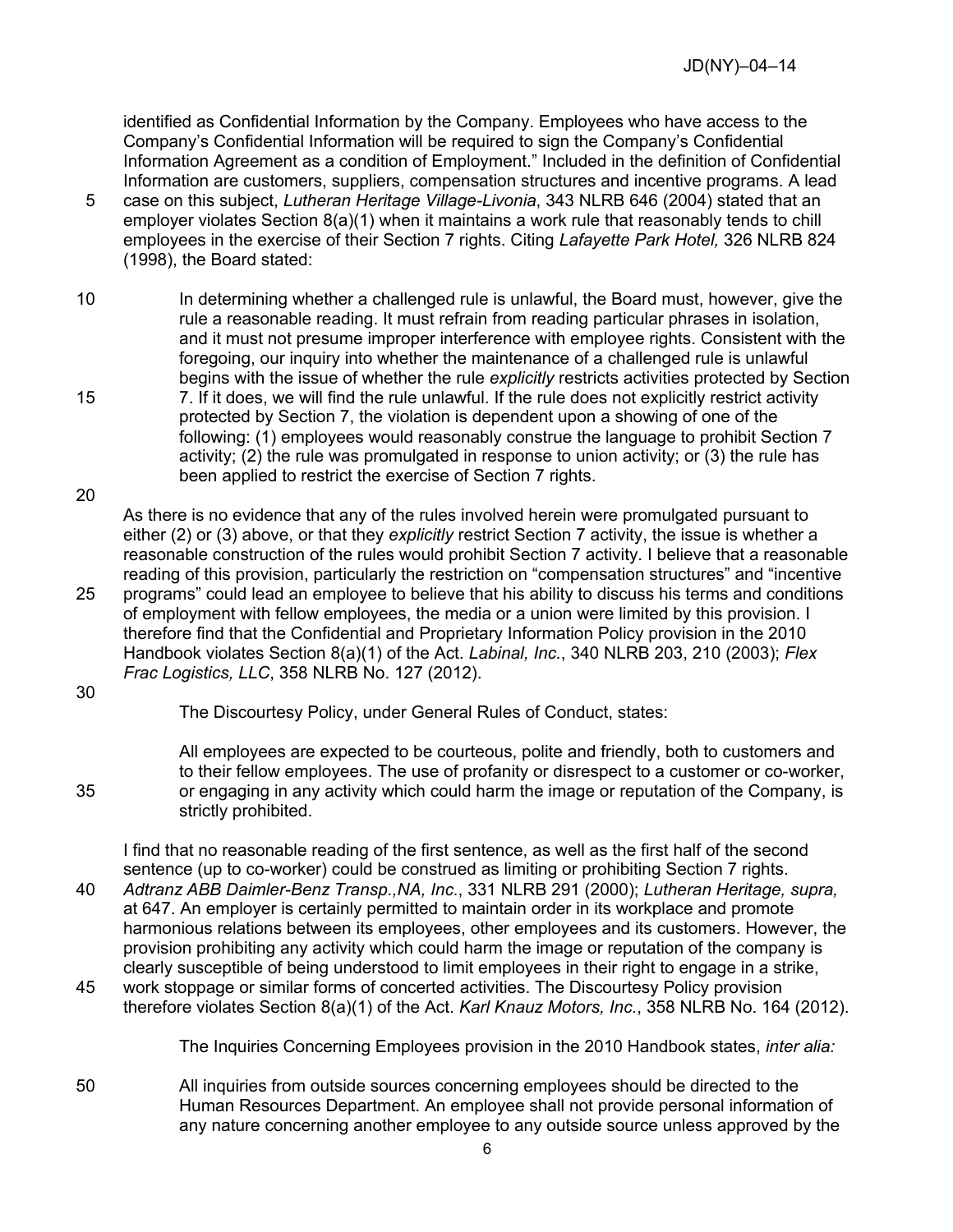Human Resources Department and authorized in writing, by the employee.

Although this provision is limited to sharing information with "outside sources," it would clearly prevent an employee from discussing employees' terms and conditions of employment with 5 union representatives, and would also prevent employees from cooperating with the Board, the media or other governmental agencies, investigating matters involving the Respondent. This provision clearly violates Section 8(a)(1) of the Act. *Supervalu Holdings, Inc.*, 347 NLRB 425 (2006).

10 The 2010 Handbook's Solicitation and Distribution Provision states, *inter alia:*

15

Persons who are not employed by the Company are prohibited from soliciting and from distributing literature and other materials, for any purpose and at any time, within the Company's buildings or property or on or adjacent to the Company's premises.

The Board, in *Bristol Farms, Inc.*, 311 NLRB 437 (1993) stated: "It is beyond question that an employer's exclusion of union representatives from public property violates Section 8(a)(1) so long as the union representatives are engaged in activity protected by Section 7 of the Act." As this is right on point, I find that the Solicitation and Distribution Provision violates Section 8(a)(1) 20 of the Act.

The 2010 Handbook's Social Media Policy Provision is rather extensive, with definitions and fifteen subparagraphs, briefly stated, *inter alia*:

- 25 1. The Company requires its employees to confine any and all social media commentaries to topics that do not disclose any personal or financial information of employees, customers or other persons, and do not disclose any confidential or proprietary information of the Company.
- 30 2. If an employee posts comments about the Company or related to the Company's business or a policy issue, the employee must identify him/herself…

5. If an employee's online blog, posting or other social media activities are inconsistent with, or would negatively impact the Company's reputation or brand, the employee 35 should not refer to the Company, or identify his/her connection to the Company.

7. While the Company respects employees' privacy, conduct that has, or has the potential to have a negative effect on the Company might be subject to disciplinary action up to, and including, termination, even if the conduct occurs off the property or off 40 the clock.

> 8. Employees may not post videos or photos which are recorded in the workplace, without the Company's permission.

45 9. If an employee is ever asked to make a comment to the media, the employee should contact the Vice President of Operations before making a statement.

10. The Company may request that an employee temporarily confine its social media activities to topics unrelated to the Company or a particular issue if it believes this is 50 necessary or advisable to ensure compliance with applicable laws or regulations or the policies in the Employee Handbook. The Company may also request that employees provide it access to any commentary they posted on social media sites.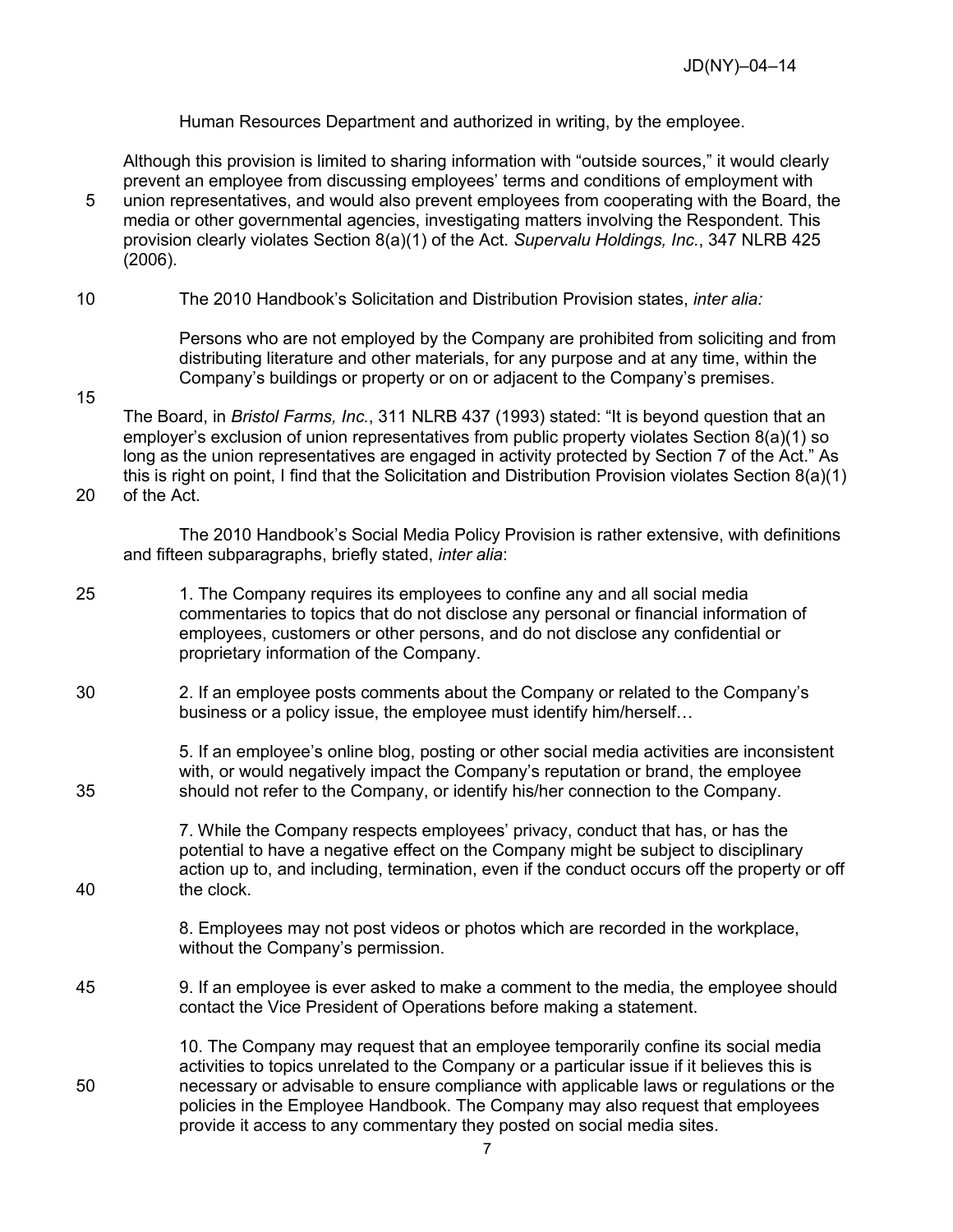11. Employees choosing to write or post should write and post respectfully regarding current, former or potential customers, business partners, employees, competitors, managers and the Company. Employees will be held responsible for and can be 5 disciplined for what they post and write on any social media. However, nothing in this Policy is intended to interfere with employees' rights under the National Labor Relations Act.

12. Managers and supervisors should think carefully before "friending," "linking" or the 10 like on any social media with any employees who report to them.

It requires little discussion to find that a number of these provisions clearly violate the Act as employees would reasonably construe these provisions as preventing them from discussing their conditions of employment with their fellow employees, radio and television stations, 15 newspapers or unions, or limiting the subjects that they could discuss. *Cintas Corp.* 344 NLRB 943 (2005); *Crowne Plaza Hotel*, 352 NLRB 382 (2008); *Karl Knauz Motors, supra.* I therefore find that Provisions 1, 5, 7, 8, 9, 10 and 11 of the Social Media Provision of Respondent's 2010

Employee Handbook violates the Act. 20 The remaining issue is the Dress Code contained in both the 2010 and 2013 Employee Handbooks stating: "Employees who have contact with the public may not wear pins, insignias, or other message clothing." This provision applies to the service technicians, the service advisors as well as the salespeople. An often cited case, *The Kendall Company*, 267 NLRB

25

963, 965 (1983), stated:

While employees have the right to wear union insignia at work, employers have the right to take reasonable steps to ensure full and safe production of their product or to maintain discipline. Therefore the Board holds that a rule which curtails that employee right is presumptively invalid unless special circumstances exist which make the rule necessary 30 to maintain production or discipline, or to ensure safety.

Such special circumstances would include situations where the wearing of insignias or "other message clothing" might jeopardize employee safety, damage machinery or products, exacerbate employee dissension, or unreasonably interfere with a public image that the

- 35 employer has established, or when necessary to maintain decorum and discipline among employees. *Nordstrom, Inc.*, 264 NLRB 698, 700 (1982); *United Parcel Service,* 312 NLRB 596, 597 (1993); *Komatsu American Corp.,* 342 NLRB 649, 650 (2004). In *United Parcel, supra,* the Board stated: "In determining whether an employer, in furtherance of its public image business objective, may lawfully prohibit uniformed employees who have contact with the public from
- 40 wearing union insignia, the Board considers the appearance and message of the insignia to determine whether it reasonably may be deemed to interfere with the employer's desired public image." However, customer exposure to such insignia, alone, is not a special circumstance allowing the employer to prohibit such a display. *Meijer, Inc.*, 318 NLRB 50 (1995).
- 45 The Respondent defends that the special circumstances herein are that pins are a safety hazard that could injure its employees and damage its vehicles, and, additionally, that as Number 1 on the Planet, it is protecting its image. I agree with its initial defense, but disagree with the latter. Obviously, pins can fall from the clothing that they are attached to and, possibly, damage the engine or interior or exterior of a vehicle that the employee is working on, or could
- 50 become a projectile and injure the employee. *The Kendall Company, supra; E & L Transport Company, LLC*, 331 NLRB 640, 649 (2000)*.* Therefore, they can be lawfully prohibited. However, although the Respondent established that the employees have direct contact with the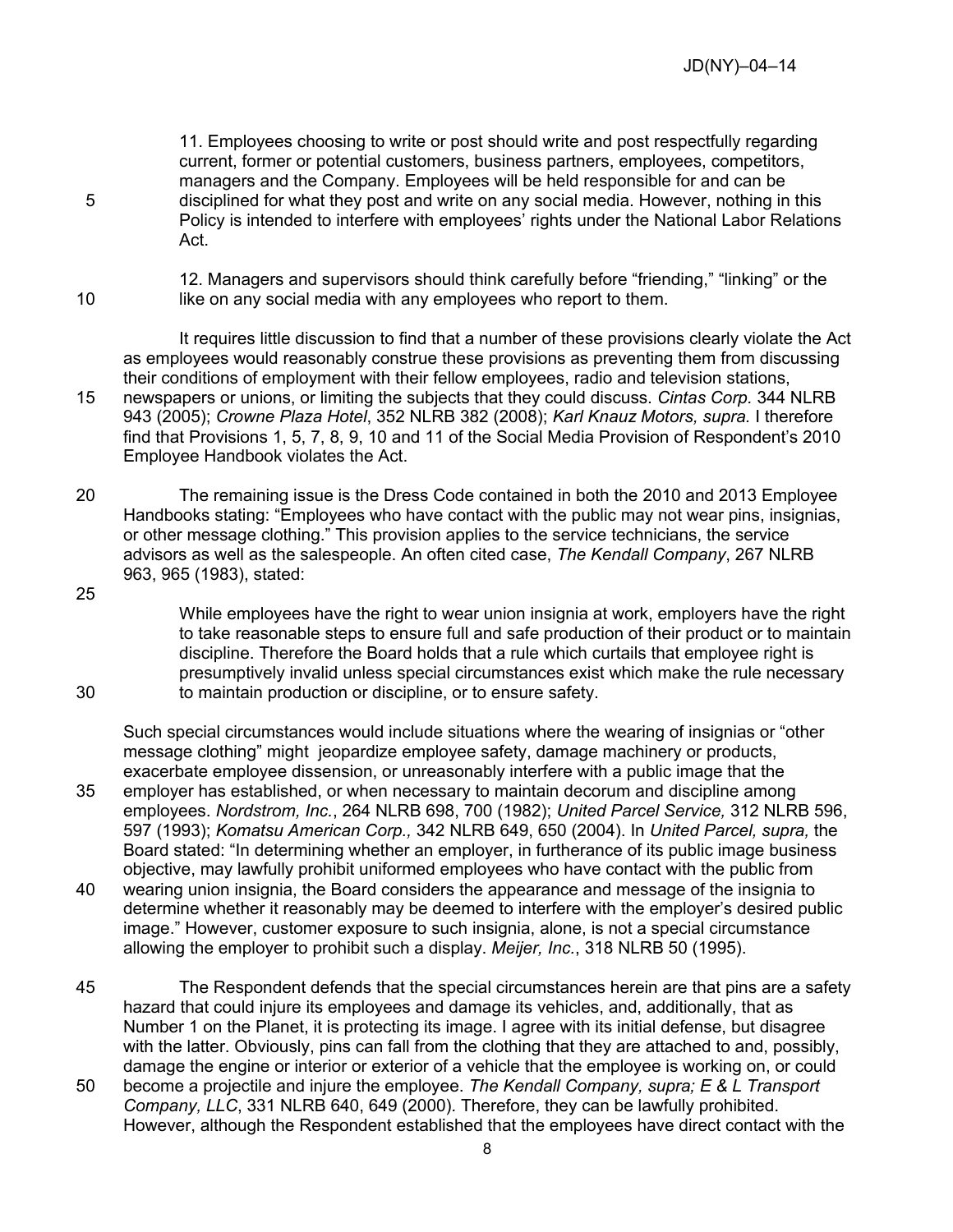customers, and that the customers can observe the service technicians through the large glass window in the waiting area, it has not established any special circumstances warranting the prohibition of wearing "insignias or other message clothing." It is more likely that the display would be a Boston Red Sox or Boston Strong display, rather than an offensive or defamatory

5 display. *Pathmark Stores, Inc.*, 342 NLRB 378 (2004). There are numerous factors that need to be weighed to determine whether a displayed item constitute special circumstances and should be permitted, including size and the message thereon. A blanket prohibition such as the instant one, therefore violates Section 8(a)(1) of the Act. *Titus Electric Contracting, Inc.*, 355 NLRB 1357 (2010).

10

# **Conclusions of Law**

1. Respondent has been an employer engaged in commerce within the meaning of Section 2(2), (6) and (7) of the Act.

15

2. The Union has been a labor organization within the meaning of Section 2(5) of the Act.

3. Respondent violated Section 8(a)(1) of the Act by maintaining in its Employee 20 Handbook from about December 21, 2011 to about May 2013, provisions relating to Confidential and Proprietary Information, Discourtesy, Inquiries Concerning Employees, Dress Code and Personal Hygiene, Solicitation and Distribution Policy, and Social Media Policy. All of these provisions, with the exception of Dress Code and Personal Hygiene, were modified by the Respondent and codified in a new Employee Handbook dated May 2013, and therefore require 25 no remedy.

4. Respondent violated Section 8(a)(1) of the Act by implementing and maintaining a rule in its Employee Handbook, effective May 2013, stating: "Employees who have contact with the public may not wear insignias, or other message clothing."

30

5. Respondent did not violate the Act by prohibiting its employees from wearing pins.

## **The Remedy**

- 35 Having found that Respondent has unlawfully maintained the Dress Code and Personal Hygiene Policy since about December 2011, I recommend that the Respondent rescind this provision (with the exception of the prohibition on wearing pins) from its Employee Handbook and notify its employees that it has done so and that this provision is no longer in effect. An issue arose at the hearing as to which unit of employees would be affected by this hearing and
- 40 remedy. The Respondent is Boch Imports, Inc., d/b/a Boch Honda; however, the Employee Handbook, under the caption: "WELCOME," states: "Welcome to a Boch Enterprise retail company, which presently includes the various Boch new motor vehicle dealerships, as well as related retail businesses which may be established from time-to-time (each referred to herein as the 'Company')." Kathleen Genova, the Respondent's vice president and general counsel,
- 45 testified that the Employee Handbook applied to employees at all of Mr. Boch's dealerships. At the hearing, Counsel for the General Counsel introduced in evidence a listing of Boch dealerships from Boch's website and moved to amend the Complaint to allege that the handbooks are unlawful at all of Respondent's enterprises where they are in effect. I denied this request to amend the Complaint. In *Guardsmark, LLC*, 344 NLRB 809, 812 (2005), the Board 50 stated:

Concerning the scope of notice posting, we have consistently held that, where an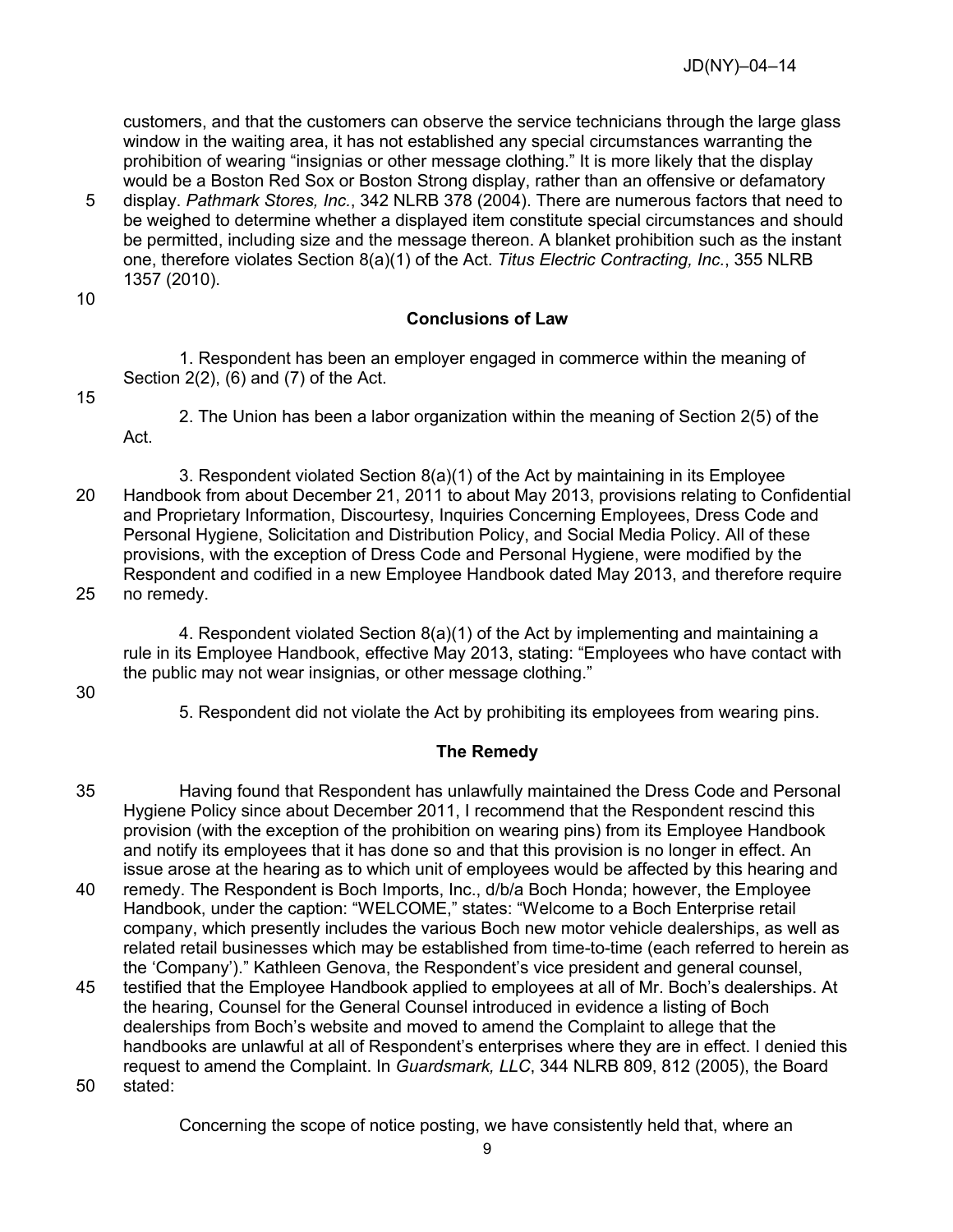employer's overbroad rule is maintained as a companywide policy, we will generally order the employer to post an appropriate notice at all of its facilities where the unlawful policy has been or is in effect…There is no dispute in this case that the unlawful rules apply to all of the Respondent's employees nationwide. Accordingly, we will modify the 5 iudge's Order to provide for nationwide posting of the remedial notice.

In *Raley's, Inc.,*311 NLRB 1244 (1993), the Board found that because the respondent did not except to the judge's finding that the dress code applied to employees at all of its stores, the remedy would apply to all stores. As the judge stated (at p. 1252): "the remedy directed herein

- 10 shall be coextensive with Respondent's application of its union button prohibition rule." In *Marriot Corporation,* 313 NLRB 896, the General Counsel excepted to the judge's failure to require the Respondent to rescind the unlawful prohibition at all of its facilities where the unlawful rule was promulgated and maintained. The Board refused to do so stating: "Given the absence of any evidence, finding or stipulation that the unlawful rule was promulgated or
- 15 maintained at any other of the Respondent's facilities, we find that the issue of more widespread violations was not fully litigated." In the instant matter, the Handbook states that it applies to all "Boch new motor vehicle dealerships as well as related retail businesses," and Genova testified that it applied to employees of all of Mr. Boch's dealerships. As the Employee Handbook is effective at all Boch dealerships, and employees at all the dealerships presumably received the 20 Handbook, it is appropriate that employees at all of these dealerships be aware of the findings
- herein.

Upon the foregoing findings of fact, conclusions of law and on the entire record, I hereby issue the following recommended[3](#page-9-0)

### 25

## **ORDER**

The Respondent, Boch Imports, Inc., d/b/a Boch Honda, its officers, agents, successors and assigns, shall

30

1. Cease and desist from

(a) Promulgating and enforcing an overly broad appearance policy prohibiting employees who have contact with the public from wearing insignias or other message clothing.

#### 35

(b) In any like or related manner interfering with, restraining or coercing its employees in the exercise of the rights guaranteed them by Section 7 of the Act.

40

2. Take the following affirmative action necessary to effectuate the policies of the Act.

(a) Rescind the Dress Code provision prohibiting its employees from wearing insignias or other message clothing, and notify the employees at all of its dealerships and related businesses, by a Corrected Employee Handbook, email or by letter, that it has done so and that this prohibition is no longer in effect.

<span id="page-9-0"></span>45

<sup>3</sup> If no exceptions are filed as provided by Sec. 102.46 of the Board's Rules and Regulations, the findings, conclusions, and recommended Order shall, as provided in Sec. 102.48 of the Rules, be adopted by the Board and all objections to them shall be deemed waived for all purposes.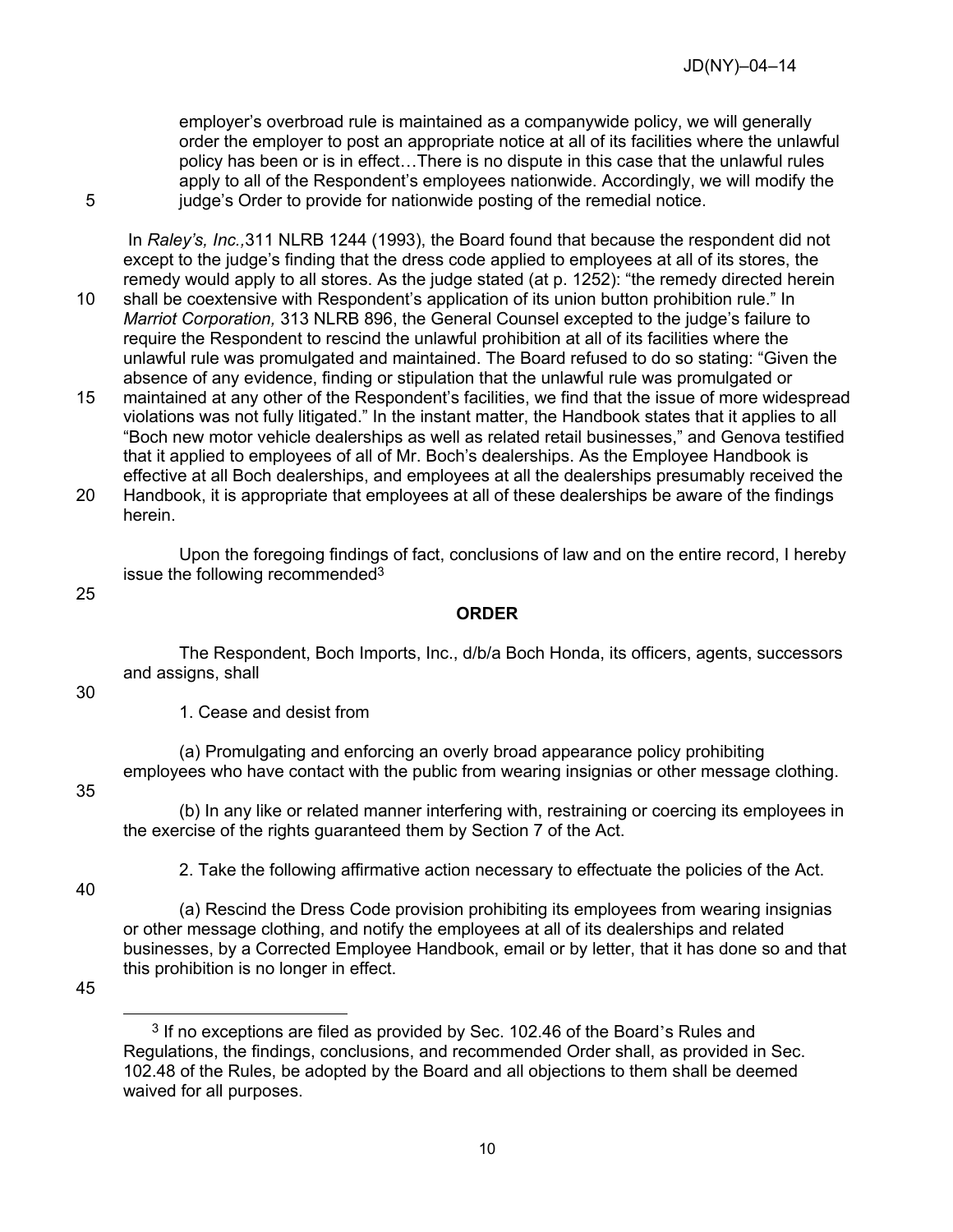(b) Within 14 days after service by the Region, post at each of its dealerships and related retail businesses, copies of the attached notice marked "Appendix."<sup>[4](#page-10-0)</sup> Copies of the notice, on forms provided by the Regional Director for Region 1, after being signed by the Respondent's authorized representative, shall be posted by the Respondent and maintained for

- 5 60 consecutive days in conspicuous places including all places where notices to employees are customarily posted. Reasonable steps shall be taken by the Respondent to ensure that the notices are not altered, defaced, or covered by any other material. In the event that, during the pendency of these proceedings, the Respondent has gone out of business or closed the facility involved in these proceedings, the Respondent shall duplicate and mail, at its own expense, a
- 10 copy of the notice to all current employees and former employees employed by the Respondent at any time since December 21, 2011.

(c) Within 21 days after service by the Region, file with the Regional Director a sworn certification of a responsible official on a form provided by the Region attesting to the steps that 15 the Respondent has taken to comply.

**IT IS FURTHER ORDERED** that the Amended Complaint be dismissed insofar as it alleges that the wearing of pins by employees with contact with the public violates the Act.

 **\_\_\_\_\_\_\_\_\_\_\_\_\_\_\_\_\_\_\_\_\_\_\_\_\_\_\_\_\_** 

# 20 **Dated, Washington, D.C. January 13, 2014**

**Joel P. Biblowitz Administrative Law Judge**

<span id="page-10-0"></span> <sup>4</sup> If this Order is enforced by a judgment of a United States court of appeals, the words in the notice reading "Posted by Order of the National Labor Relations Board" shall read "Posted Pursuant to a Judgment of the United States Court of Appeals Enforcing an Order of the National Labor Relations Board."